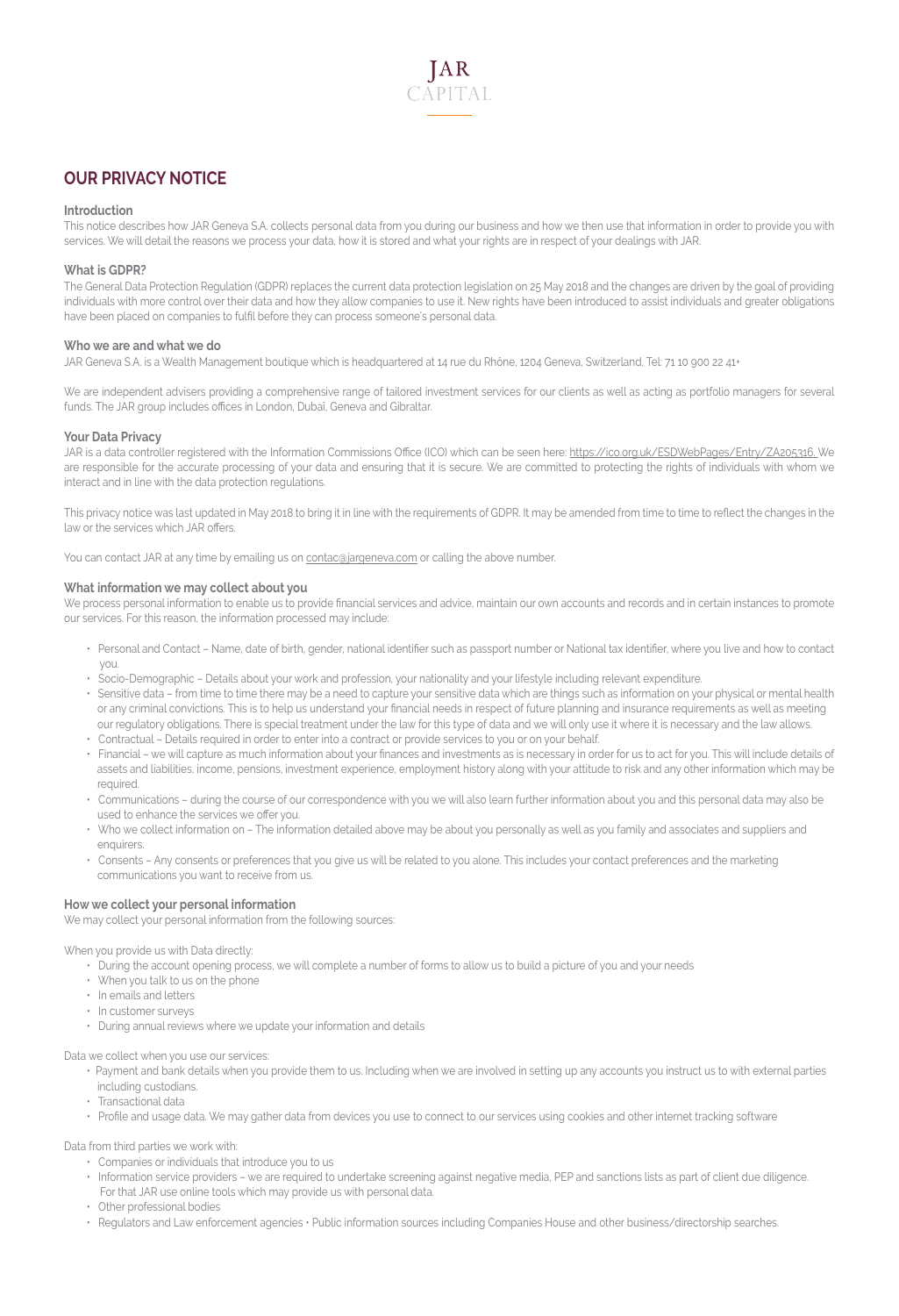## **How we use your personal information**

#### We may use personal information to:

- Administer and manage your account with JAR
- Provide you with appropriate services and advice
- Carry out your instructions in relation to your account and on your behalf with custodians and investment houses.
- Invoice and take payments
- Fulfil our regulatory obligations
- Communicate with you

## **Our Legal bases for using your personal data**

In order to process your data it has to be necessary to our purpose as well as meeting a legal reason for doing so. There are a number of legal bases that can apply and for our relationship with you we will process your data for one of the following reasons:

- 1. Where contractually it is needed to provide you with our services or products
- 2. To comply with our legal obligations including regulatory requirements
- 3. Where it is in our legitimate interests to do so
- 4. With your consent

In the main we will rely on our contractual relationship or the legal obligations placed on JAR to correctly process your data in order to adhere to our regulatory requirements. This can include complying with the Money Laundering, Terrorist Financing and Transfer of Fund Regulations 2017 or when we determine whether a product is suitability for your needs and where we categorise you as a particular type of client under the FCA's rules.

## **Sharing your information**

At all times we will respect you wishes regarding sharing any of your personal data. There may be instances where it is necessary for JAR to share your information in order to provide you with a product or service or to fulfil a legal obligation. As such your information could be shared with members of the JAR group in the course of managing your account and providing you with a service. During the course of our activities we may also be required to share your information with regulators, professional advisers and consultants, service providers, credit reference agencies and business associates as well as companies that introduce you to us and companies you ask us to share your data.

If we are under a duty to disclose or share your personal data in order to comply with any legal obligation, or in order to enforce or apply our terms of use and other agreements; or to protect the rights, property, or safety of JAR Geneva S.A. our customers, or others we will only do so to the extent that is required to fulfil our obligation. This includes exchanging information with other companies and organizations for the purposes of fraud protection.

#### **International Data Transfers**

We operate internationally and may transfer information to countries outside the European Economic Area (EEA) for the purposes described in this policy. For example, we deal with a number of custodians in other jurisdictions including Switzerland and as such would be required to share your details with them during the account opening process and on an ongoing basis.

We rely on multiple legal bases to lawfully transfer personal information internationally. These include your consent, compliance with a legal duty, and European Commission approved model contractual clauses which require certain privacy and security protections from specific jurisdictions.

#### **Where we store and process your personal data**

The data that we collect from you will generally be stored inside the EEA. In the course of our business and dependent on the third party suppliers we chose there may be cause for your data to be transferred to, and stored at, a destination outside the European Economic Area ("EEA"). In these instances, there may also be reason for it to be processed by staff operating outside the EEA who work for one of our suppliers. By submitting your personal data, you agree to this transfer, storing or processing. JAR Capital will take all steps reasonably necessary to ensure that your data is treated securely and in accordance with this privacy notice. You should be aware that the transmission of information via the internet is not completely secure. Although we will do our best to protect your personal data, we cannot guarantee the security of all data transmitted; any transmission is at your own risk. Once we have received your information, we will use strict procedures and security features with a view to preventing unauthorized access. How long we keep your personal information We understand our legal duty to retain accurate data and only retain personal data for as long as we need it for our legitimate business interests and that you are happy for us to do so. Accordingly, we have a data retention policy and run data routines to remove data that we no longer have a legitimate business interest in maintaining. For regulatory purposes we are required to retain client data for up to a period of 7 years following the end of that business relationship. If your information is no longer required for us to process for our business relationship with you we will where possible delete that information. However, where we are legally required to store the information for a longer period then access to your information will be restricted to select individuals within our firm and will only be handled for specific purposes in line with our privacy policy.

#### **Marketing**

During our relationship we will collect and update data with which we are able to contact you. In the main we will utilize a postal or email address of your preference. These details, which you have provided to JAR, will be used in respect of the operation of your account including sending you service notifications and respond to you when you contact us.

In addition we may also use your information to promote new features or products that we think you would be interested in. Where you are investor or potential investor in one of our funds and have signed up to our distribution group we will send you regular material on the performance of said funds along with other updates we believe are relevant for your needs. You can control the marketing communications you receive or opt out entirely at any times.

## **Your rights**

The implementation of GDPR brings with it additional rights for data subjects which are outlined below. You have the right to:

- Request access to the personal information a company holds on you.
- Request correction of the personal information that we hold about you. If you believe that there are inaccuracies in the information we hold this right enables you to have any incomplete or inaccurate information we hold about you corrected.
- Request erasure of your personal information, also known as the right to be forgotten. This enables you to ask us to delete or remove personal information where there is no good reason for us continuing to process it. You also have the right to ask us to delete or remove your personal information where you have exercised your right to object to processing (see below). Please note that if there is a legal basis for which we are required to retain your information then we may not be able to enact your right to erasure. We will of course advise you of any such instance at the time of request.
- Object to processing of your personal information where we are relying on a legitimate interest (or those of a third party) and there is something about your particular situation which makes you want to object to processing on this ground. You also have the right to object where we are processing your personal information for direct marketing purposes. If you object to your information being processed by JAR Capital or a third party we may no longer be able to act